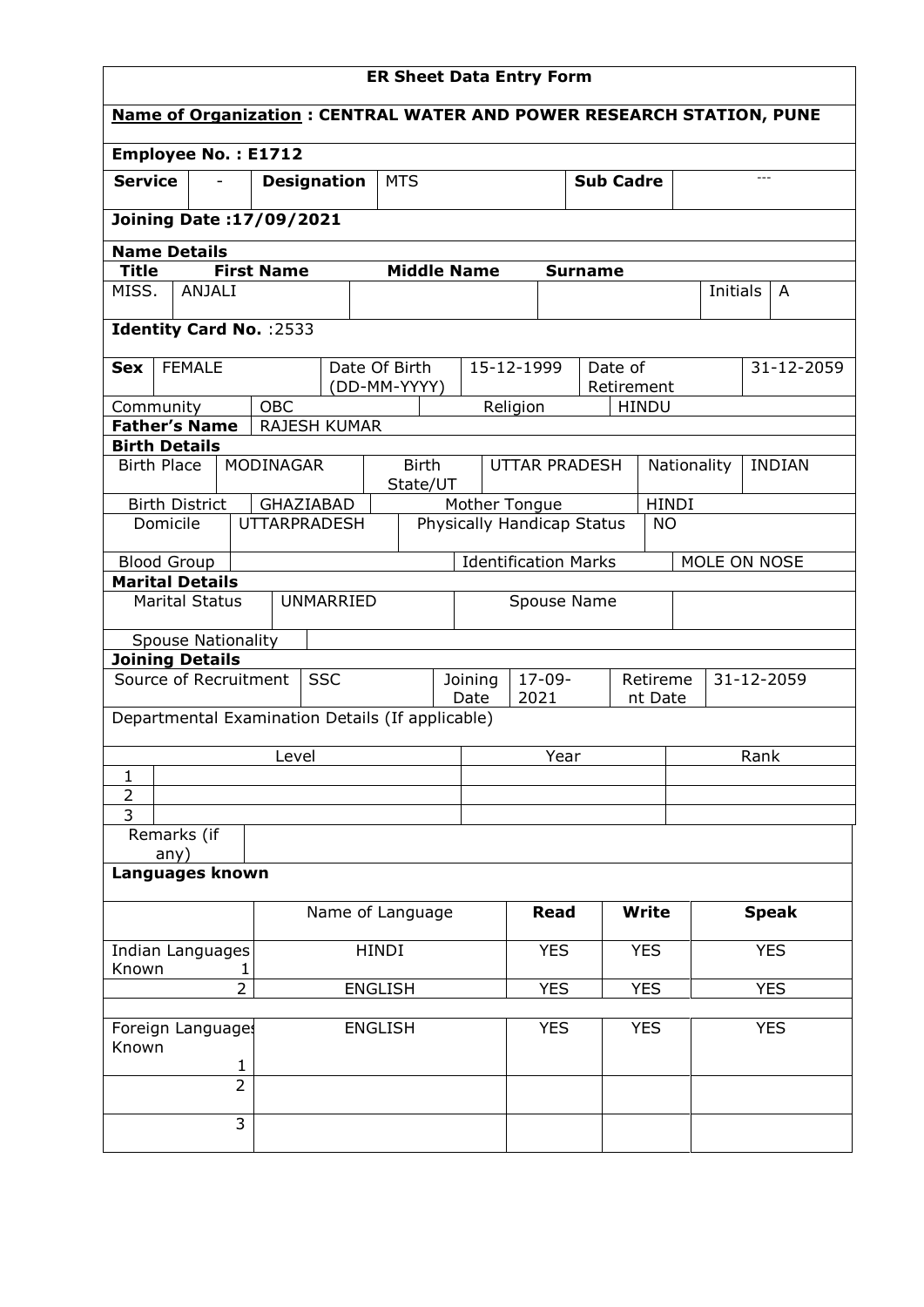### Details of deputation (if applicable)

| Name of the Office | Post held at that<br>time in parent office | Name of post<br>(selected for<br>deputation | Period of deputation |      |
|--------------------|--------------------------------------------|---------------------------------------------|----------------------|------|
|                    |                                            |                                             | Since                | From |
|                    |                                            |                                             |                      |      |

# Details of Foreign Visit

| SI.<br>No. | Place of Visit | Date of<br>visit | Post held at<br>that time | Whether it<br>is a<br>personal or<br>official visit | Details of visit |
|------------|----------------|------------------|---------------------------|-----------------------------------------------------|------------------|
|            |                |                  |                           |                                                     |                  |

# Transfer/Posting Detail (if applicable)

| Place | Period of posting |      |  |  |  |  |  |  |
|-------|-------------------|------|--|--|--|--|--|--|
|       | Since             | From |  |  |  |  |  |  |
|       |                   |      |  |  |  |  |  |  |
|       |                   |      |  |  |  |  |  |  |
|       |                   |      |  |  |  |  |  |  |
|       |                   |      |  |  |  |  |  |  |

|                                                                                                                          | Discipline           |                                 |                                  | Qualification (Use extra photocopy sheets for multi qualifications, experience, training, awards details)<br>Specialization 1 |                     |       |                  |                                  |
|--------------------------------------------------------------------------------------------------------------------------|----------------------|---------------------------------|----------------------------------|-------------------------------------------------------------------------------------------------------------------------------|---------------------|-------|------------------|----------------------------------|
| Qualification                                                                                                            |                      |                                 |                                  |                                                                                                                               |                     |       |                  |                                  |
| <b>BACHELOR OF COMMERCE</b>                                                                                              |                      |                                 |                                  |                                                                                                                               |                     |       |                  |                                  |
| Year                                                                                                                     |                      | Division                        |                                  |                                                                                                                               | CGPA/ % Marks       |       | Specialization 2 |                                  |
| 2020                                                                                                                     |                      | $1^{\rm st}$<br><b>DIVISION</b> |                                  |                                                                                                                               | 67.75               |       |                  |                                  |
| Institution                                                                                                              |                      |                                 | University                       |                                                                                                                               | Place               |       | Country          |                                  |
| M M COLLEGE,<br><b>MODINAGAR</b>                                                                                         |                      |                                 | CCS UNIVERSITY,<br><b>MEERUT</b> |                                                                                                                               | <b>MODINAGAR</b>    |       | <b>INDIA</b>     |                                  |
| <b>Experience</b>                                                                                                        |                      |                                 |                                  |                                                                                                                               |                     |       |                  |                                  |
|                                                                                                                          | Type of Posting      |                                 |                                  |                                                                                                                               |                     | Level |                  |                                  |
| <b>MTS</b>                                                                                                               |                      |                                 |                                  |                                                                                                                               |                     |       |                  |                                  |
| Designation                                                                                                              |                      |                                 | <b>Present Position</b>          |                                                                                                                               |                     |       |                  |                                  |
| <b>MTS</b>                                                                                                               |                      |                                 | <b>MTS</b>                       |                                                                                                                               |                     |       |                  |                                  |
| Ministry                                                                                                                 |                      |                                 | Department                       |                                                                                                                               |                     |       |                  |                                  |
| <b>MOWR</b>                                                                                                              |                      |                                 | <b>CWPRS</b>                     |                                                                                                                               |                     |       |                  |                                  |
| Office                                                                                                                   |                      |                                 |                                  |                                                                                                                               |                     | Place |                  |                                  |
| <b>CWPRS KHADAKWASALA PUNE</b>                                                                                           | <b>PUNE</b>          |                                 |                                  |                                                                                                                               |                     |       |                  |                                  |
| Period of Posting<br><b>Experience Subject</b>                                                                           |                      |                                 |                                  |                                                                                                                               |                     |       |                  |                                  |
| Major                                                                                                                    |                      |                                 | Minor<br>From                    |                                                                                                                               |                     | To    |                  |                                  |
|                                                                                                                          |                      |                                 |                                  |                                                                                                                               |                     |       |                  |                                  |
| Note:-Refer the Annexure to fill above Major, Minor Subjects and below given training<br>subject(minimum 1 week & above) |                      |                                 |                                  |                                                                                                                               |                     |       |                  |                                  |
| Training                                                                                                                 |                      |                                 |                                  |                                                                                                                               |                     |       |                  |                                  |
| <b>Training Year</b>                                                                                                     | <b>Training Name</b> |                                 |                                  | <b>Training Subject</b>                                                                                                       |                     |       |                  |                                  |
|                                                                                                                          |                      |                                 |                                  |                                                                                                                               |                     |       |                  |                                  |
| Level                                                                                                                    |                      | Institute Name, Place           |                                  |                                                                                                                               | Field Visit Country |       |                  | Field Visit Place (within India) |
|                                                                                                                          |                      |                                 |                                  |                                                                                                                               |                     |       |                  |                                  |